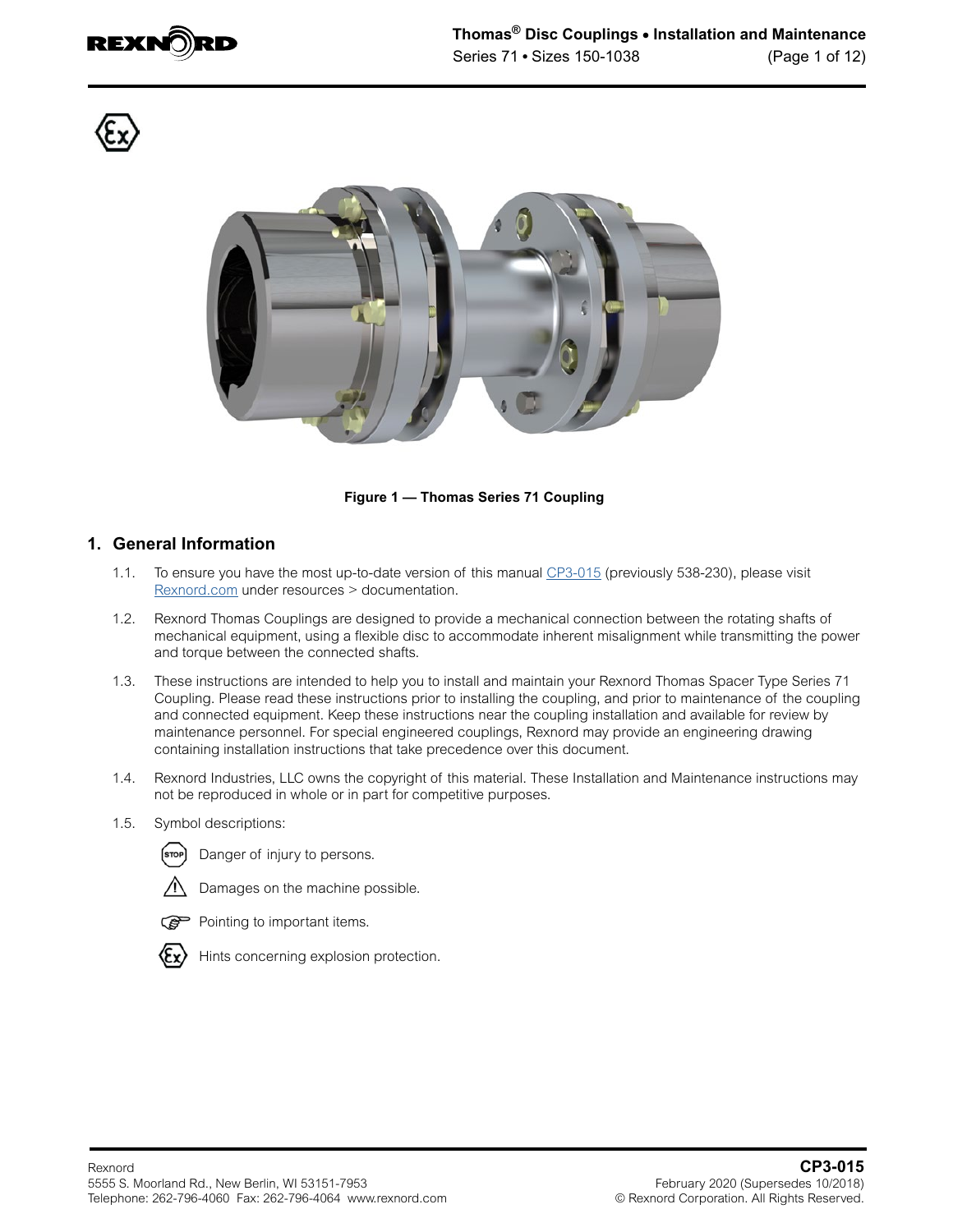

# **2. Safety and Advice Hints**

#### STOP *DANGER!*

- 2.1. Safety should be a primary concern in all aspects of coupling installation, operation, and maintenance.
- 2.2. Do not make contact with the coupling when it is rotating and/or in operation.
- 2.3. Because of the possible danger to person(s) or property from accidents which may result from improper use or installation of these products, it is extremely important to follow the proper selection, installation, maintenance and operational procedures.
- 2.4. All personnel involved in the installation, service, operation, maintenance, and repair of this coupling and the connected equipment must read, understand, and comply with these Installation and Maintenance instructions.

# *PRECAUTION!*

For this coupling to meet the ATEX requirements, you must precisely follow these installation and maintenance instructions, and the supplement form 0005-08-49-01. This supplement outlines the ATEX requirements. If the operator does not follow these instructions, the coupling will immediately be considered non-conforming to ATEX.

- 2.5. All rotating power transmission products are potentially dangerous and can cause serious injury. They must be properly guarded in compliance with OSHA, ANSI, ATEX, European machine safety standards and other local standards. It is the responsibility of the user to provide proper guarding.
- 2.6. The coupling should be stored in a dry corrosion protected environment, free from external loads (for example by stacking) to prevent damage which may cause a hazard when the coupling is put into service.
- 2.7. For ATEX requirements the guard must have a minimum of 12.7 mm (1/2 inch) radial clearance to the coupling outside diameter "A" (see **[Figure 3](#page-3-0)** and **[Table 4](#page-9-0)**) and allow for proper ventilation.
- 2.8. Make sure to disengage the electrical power and any other sources of potential energy before you perform work on the coupling.
- 2.9. All conductive parts of the equipment should be connected in such a way that hazardous electrical potential differences cannot occur. In case insulated metal parts could be charged thus becoming a potential ignition source, earth connections must be provided.
- 2.10. Proper lockout-tag out procedures must be followed to safeguard against unintentional starting of the equipment. Ensure electrical power and any other sources of potential energy are disengaged before you perform any work on the coupling.
- 2.11. Packaging material can generate electrostatic charges. It may then become an explosive hazard. It must be removed from the coupling outside any hazardous areas.
- 2.12. All work on the coupling must be performed when the coupling is at rest with no load.
- 2.13. Do not start or jog the motor, engine, or drive system without securing the coupling components. If the equipment is started with only a hub attached, the hub must be properly mounted and ready for operation, with the key and set screw (if included) fastened. When the full coupling assembly is started, all fasteners and hardware must be completely and properly secured. Do not run the coupling with loose fasteners.
- 2.14. Use explosive environment appropriate tools only, for more information see DIN EN 1127-1:2008:02, Annex A.
- 2.15. The coupling may only be used in accordance with the technical data provided in the Thomas Disc coupling catalog. Customer modifications and alterations to the coupling are not permissible.

#### *CAUTION: Air driven wrenches for assembly are not permitted to avoid the potential of excessive speed and heat buildup that may lead to thread damage during assembly.*

2.16. All spare parts for service or replacement must originate from or be approved by Rexnord Industries, LLC.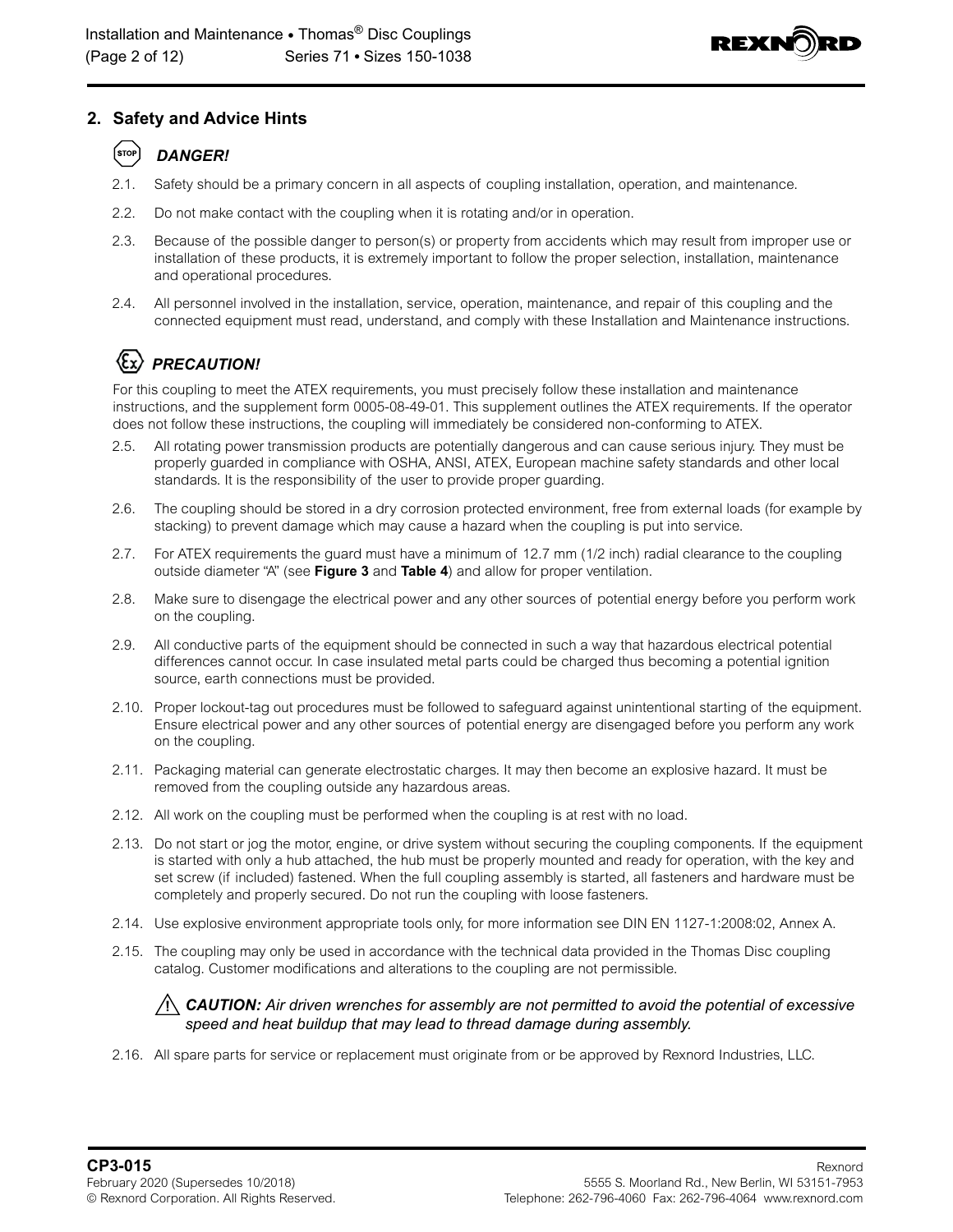

#### **3. Components and Material Numbers**

**Figure 2 — Rexnord Thomas Series 71 Coupling Components**



Thomas Series 71 couplings are delivered from the factory with a fully assembled center member consisting of a center spool, two adapters, disc packs, bolts, washers and locknuts that have already been tightened at the factory to the torque specified in **[Table 6](#page-11-0)**. The center member assembly is ready for field installation and it is recommended that you do not disassemble it unless you are replacing the disc packs. Cap screws will need to be installed and tightened during installation to the torque value specified in **[Table 4](#page-9-0)**.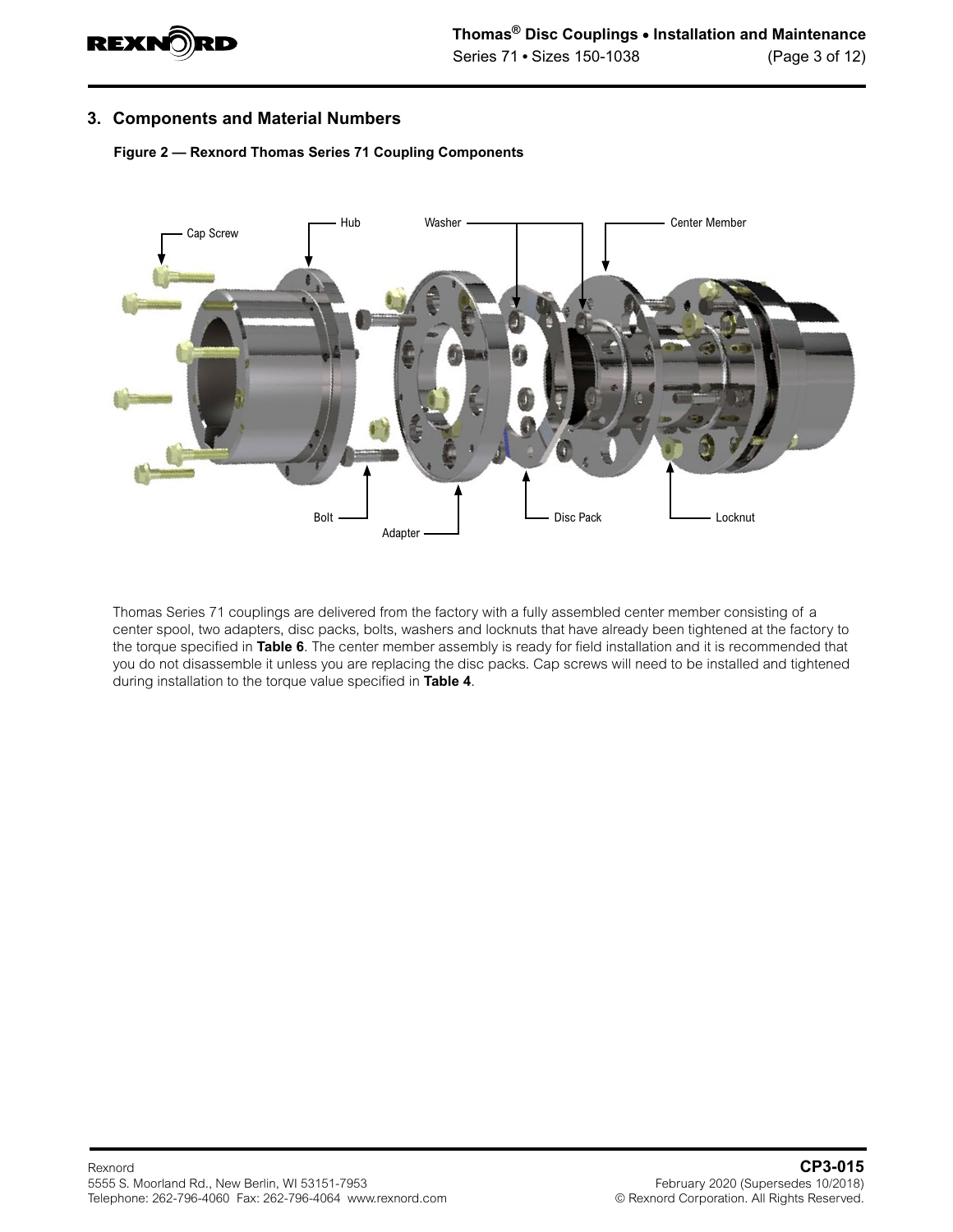

<span id="page-3-0"></span>

### <span id="page-3-1"></span>**TABLE 1 — Part Numbers and Quantity Required**

| Size of                             |                        | <b>Hubs</b>                      |                   | Center Member 2 (1 per Coupling)             |                              |                                              |                          | <b>Stainless</b><br><b>Disc Pack</b> | Repair Kits - Contain Bolts, Locknuts,<br>Washers, and Cap Screws *** |                   |                        |                       |                          |
|-------------------------------------|------------------------|----------------------------------|-------------------|----------------------------------------------|------------------------------|----------------------------------------------|--------------------------|--------------------------------------|-----------------------------------------------------------------------|-------------------|------------------------|-----------------------|--------------------------|
| <b>Series 71</b><br><b>Coupling</b> | <b>Standard</b><br>(8) | <b>Extended</b><br>$\circled{9}$ | Large****<br>(10) | "C" Dimension                                |                              | "C" Dimension                                |                          | $\circled{5}$<br>2 per               | <b>Parts Kit</b>                                                      | <b>Bolts</b><br>4 | <b>Locknuts</b><br>(1) | <b>Washers</b><br>(3) | <b>Cap Screws</b><br>(7) |
|                                     | Part No.               | Part No.                         | Part No.          | Part No.                                     | Inch                         | Part No.                                     | mm                       | Part No.                             | Part No.                                                              | Qty               | Qty                    | Qty                   | Qty                      |
| 150                                 | 10010310               | 10010309                         | 10010311          | 10010298<br>10010299<br>10010300             | 3.50<br>4.38<br>5.00         | 10015420<br>10015421<br>10015423             | 100<br>140<br>180        | 10034953                             | FULL 10148297<br>HALF 10758093                                        | 8<br>4            | 8<br>$\overline{4}$    | 16<br>8               | 8<br>$\overline{4}$      |
| 175                                 | 10015299               | 10017945                         | 10010201          | 10026753<br>10017954<br>10115349<br>10018025 | 3.50<br>4.38<br>4.00<br>5.00 | 10015418<br>10015426<br>10015428             | 100<br>180<br>250        | 10102012                             | FULL 10148297<br>HALF 10758093                                        | 8<br>4            | 8<br>4                 | 16<br>8               | 8<br>4                   |
| 225                                 | 10010503               | 10018017                         | 10010202          | 10010078<br>10010737<br>10014013<br>10014156 | 3.50<br>5.00<br>5.50<br>7.00 | 10122035<br>10015429<br>10015432<br>10015431 | 140<br>180<br>250<br>300 | 10106441                             | FULL 10034530<br>HALF 10758094                                        | 12<br>6           | 12<br>6                | 24<br>12              | 6<br>3                   |
| 300                                 | 10016249               | 10010505                         | 10010203          | 10014476<br>10014814<br>10015238             | 5.00<br>5.50<br>7.00         | 10015430<br>10010775                         | 180<br>250               | 10138875                             | FULL 10076873<br>HALF 10758095                                        | 12<br>6           | 12<br>6                | 24<br>12              | 12<br>6                  |
| 350                                 | 10010175               | 10010171                         | 10010302          | 10010176<br>10010177<br>10010170             | 5.00<br>5.50<br>7.00         | 10015427<br>10010776                         | 180<br>250               | 10031090                             | FULL 10031124<br>HALF 10758106                                        | 12<br>6           | 12<br>6                | 24<br>12              | 12<br>6                  |
| 375                                 | 10014146               | 10013986                         | 10010204          | 10016013<br>10026796<br>10017955             | 5.00<br>5.50<br>7.00         | 10010781<br>10015425                         | 180<br>250               | 10148308                             | FULL 10091054<br>HALF 10758107                                        | 12<br>6           | 12<br>6                | 24<br>12              | 12<br>6                  |
| 412                                 | 10010504               | 10014147                         | 10015246          | 10018026                                     | 7.00                         | 10015424                                     | 250                      | 10082345                             | FULL 10098489<br>HALF 10758108                                        | 12<br>6           | 12<br>6                | $\overline{24}$<br>12 | $\overline{12}$<br>6     |
| 462                                 | 10014802               | 10014458                         | 10111644          | 10014157<br>10010083<br>10014815             | 7.00<br>7.50<br>8.00         | 10109707                                     | 250                      | 10106442                             | FULL 10102018<br>HALF 10758109                                        | 12<br>6           | 12<br>6                | 24<br>12              | 12<br>6                  |
| 512                                 | 10013985               | 10014803                         | 10403024          | 10016014<br>10010085                         | 7.00<br>8.00                 | 10015422                                     | 250                      | 10138876                             | FULL 10106424<br>HALF 10758110                                        | 12<br>6           | 12<br>6                | 24<br>12              | 12<br>6                  |
| 562                                 | 10014457               | 10015231                         | 10120272          | 10010087                                     | 8.00                         | 10117005                                     | $\ddotsc$                | 10099370                             | FULL 10136289<br>HALF 10758111                                        | 12<br>6           | $12*$<br>68            | 24<br>12              | $\overline{12}$<br>6     |
| 600                                 | 10015230               | 10010089                         | $\sim$ .          | 10010090                                     | 8.00                         | .                                            | $\ldots$                 | 10148309                             | FULL 10138739<br>HALF 10758112                                        | 12<br>6           | $12*$<br>$6*$          | 24<br>12              | 12<br>6                  |
| 712                                 | 10034182               | $\sim$ $\sim$                    | $\cdots$          | 10135177                                     | 9.38                         | $\cdots$                                     | $\ldots$                 | 10015593                             | FULL 10138707<br>HALF 10758113                                        | 16<br>8           | $16*$<br>$8*$          | 32<br>16              | $16***$<br>$8***$        |
| 800                                 | 10034185               | $\ldots$                         | $\cdots$          | 10109455                                     | 10.88                        | $\ddotsc$                                    | $\ddotsc$                | 10014429                             | FULL 10114519<br>HALF 10758114                                        | 16<br>8           | $16*$<br>$8*$          | 32<br>16              | $16***$<br>$8***$        |
| 875                                 | 10034187               | $\ldots$                         | $\cdots$          | 10109667                                     | 12.00                        | $\ddotsc$                                    | $\ddotsc$                | 10017974                             | <b>FULL</b><br><b>HALF</b>                                            | 16<br>8           | $16*$<br>$8*$          | 32<br>16              | $16***$<br>$8***$        |
| 1038                                | 10034189               | $\ldots$                         | $\cdots$          | $\ldots$                                     | 14.00                        | $\ddotsc$                                    | $\ldots$                 | 10014797                             | <b>FULL</b><br>.<br><b>HALF</b>                                       | 16<br>8           | $16*$<br>$8*$          | 32<br>16              | $16***$<br>$8***$        |

These locknuts are cadmium plated.

\*\* Cap screws are provided to compress the disc packs during assembly, per **Table 1A**

\*\*\* Repair Kits are available in **FULL** and **HALF** kits. **FULL** kits contain hardware for one complete coupling. **HALF** kits contain hardware for one side of a coupling.

\*\*\*\* Adapter hardware (cap screws + washers) are included with the Large Block Hub part numbers listed.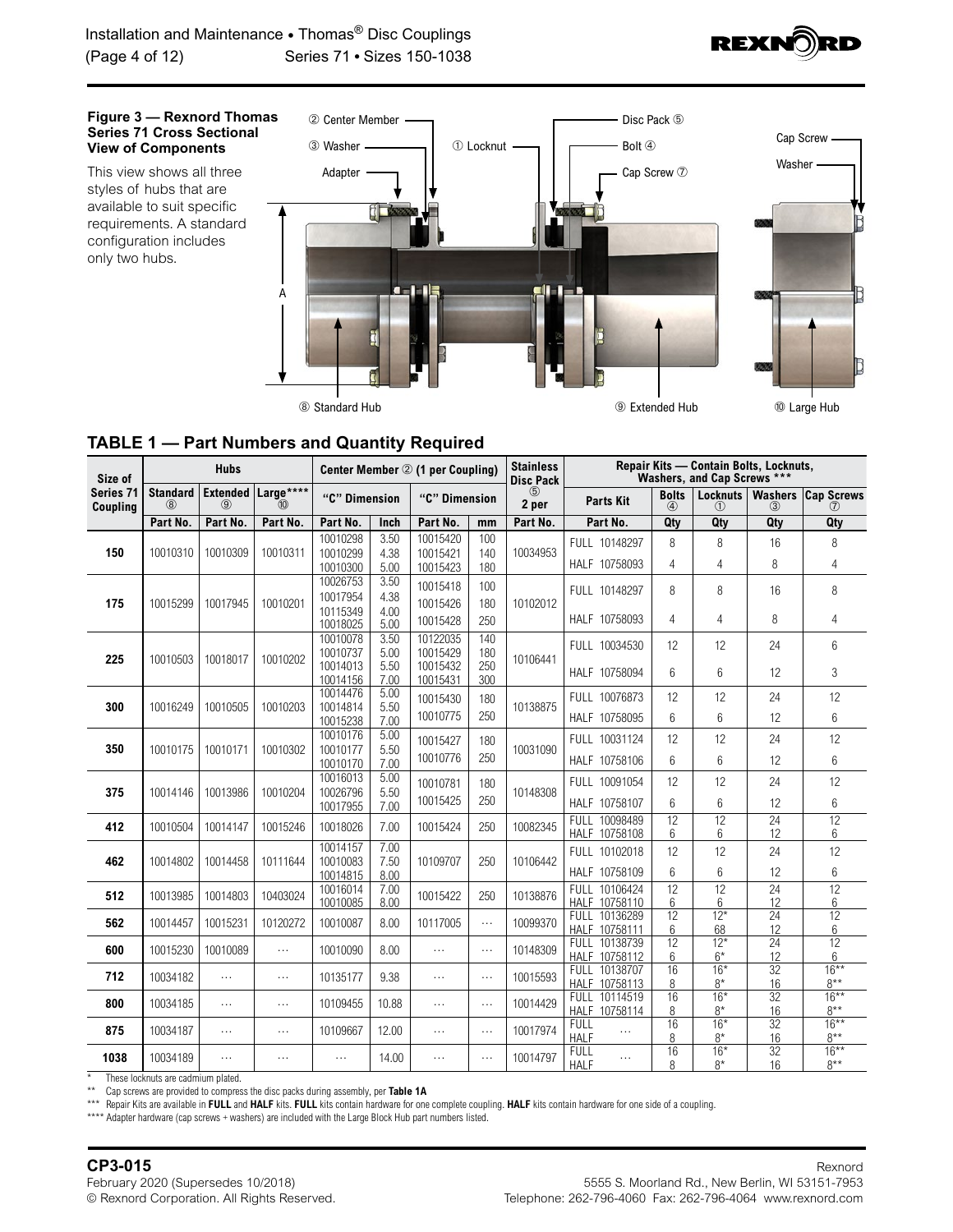

| <b>Coupling Size</b> | Part     | Quantity | <b>Description</b>          |
|----------------------|----------|----------|-----------------------------|
| 712                  | 10034407 |          | 5/16-18 UNC X 2.00 Lg. HHCS |
| 800                  | 10039063 |          | 3/8-16 UNC X 2.50 Lg. HHCS  |
| 875                  | 10039063 |          | 3/8-16 UNC X 2.50 Lg. HHCS  |
| 1038                 | 10039064 |          | 1/2-13 UNC X 3.00 Lg. HHCS  |

<span id="page-4-0"></span>

| TABLE 1A - Cap Screws for Disc Pack Compression Only |  |  |  |  |  |  |
|------------------------------------------------------|--|--|--|--|--|--|
|------------------------------------------------------|--|--|--|--|--|--|

# **4. Hub Mounting**



*Be sure to disengage the electrical power and any other sources of potential energy and ensure there is no stored energy before you perform work on the hub and coupling assembly.*

*CAUTION: When disc type couplings are installed on "sleeve bearing" motor drives, some precautions are necessary.* 

*It is important that the coupling be installed as close to its free state (neutral) axial position as possible and that the motor shaft is on its "magnetic center" (normally defined by a scribed line on the shaft).* 

*Disc type couplings, with their flexing element(s) comprised of multiple laminated discs or sheets, will act as a spring in the axial direction (exhibiting non-linear restoring forces) and serve to hold the motor rotor on magnetic center during operation and away from the motor's internal thrust stops.*

*The coupling span ordered for the equipment must consider the motor rotor as being positioned on its magnetic center, and the installation must coincide with this.*

- 4.1. Examine the coupling assembly to insure there is no visible damage from shipment or handling.
- 4.2. Clean the hub bores and equipment shafts using lint free cloth. Remove any nicks or burrs present.
- 4.3. When assembled, the key(s) should have a close side-to-side fit in the keyway in the hub and shaft, with a slight clearance over the top of the key.
- 4.4. Remove the cap screws connecting the hubs to the adapters and remove both hubs.

*CAUTION: When heating hubs is required, an oven is preferred and an open flame is not recommended. If flame heating is considered mandatory, it is important to provide uniform heating to avoid distortion and excessive temperatures. A thermal stick applied to the hub surface will help determine the hub temperature.*

*DANGER! Touching hot hubs causes burns. Wear safety gloves rated for the hub temperature to avoid*  (stop) *direct contact with hot surfaces.*

#### **5. Straight Bore with Clearance/Slip Fit**

- 5.1. Install the key(s) in the shaft.
- 5.2. Check to be sure that the set screw(s) in the hub does not protrude into the keyway or the bore. Remove or back out the set screw to provide clearance during assembly.
- 5.3. Slide the hub up the shaft to the desired axial position.
- 5.4. If used; assemble and tighten the set screw(s) using a calibrated torque wrench to the values shown in **Table 2**.

| <b>Set Screw Size</b>    |           | $1/4 - 20$     | $1/4 - 28$     | $5/16 - 18$     | $5/16 - 24$     | $3/8 - 16$ | $3/8 - 24$ | $1/2 - 13$ | $1/2 - 20$ |
|--------------------------|-----------|----------------|----------------|-----------------|-----------------|------------|------------|------------|------------|
| <b>Hex Head Key Size</b> |           | 1/8            | 1/8            | 5/32            | 5/32            | 3/16       | 3/16       | 1/4        | 1/4        |
| <b>Tightening Torque</b> | (Nm)      |                | 9              | 15              | 16              | 27         | 31         | 68         | 75         |
|                          | $(lb-in)$ | 66             | 76             | 132             | 144             | 240        | 276        | 600        | 660        |
|                          |           |                |                |                 |                 |            |            |            |            |
| <b>Set Screw Size</b>    |           | M <sub>6</sub> | M <sub>8</sub> | M <sub>10</sub> | M <sub>12</sub> | M16        | 1/4        | 3/8        |            |
| <b>Hex Head Key Size</b> |           | 3              | 4              | 5               | 6               | 8          | 1/8"       | 3/16"      |            |
|                          | (Nm)      | 6              | 12             | 25              | 50              | 100        | 8          | 25         |            |
| <b>Tightening Torque</b> | $(lb-in)$ | 55             | 110            | 220             | 440             | 880        | 70         | 220        |            |

#### **TABLE 2 — Set Screw Tightening Torque**

**ATTENTION!** Never use two set screws with one on top of the other in the same tapped hole.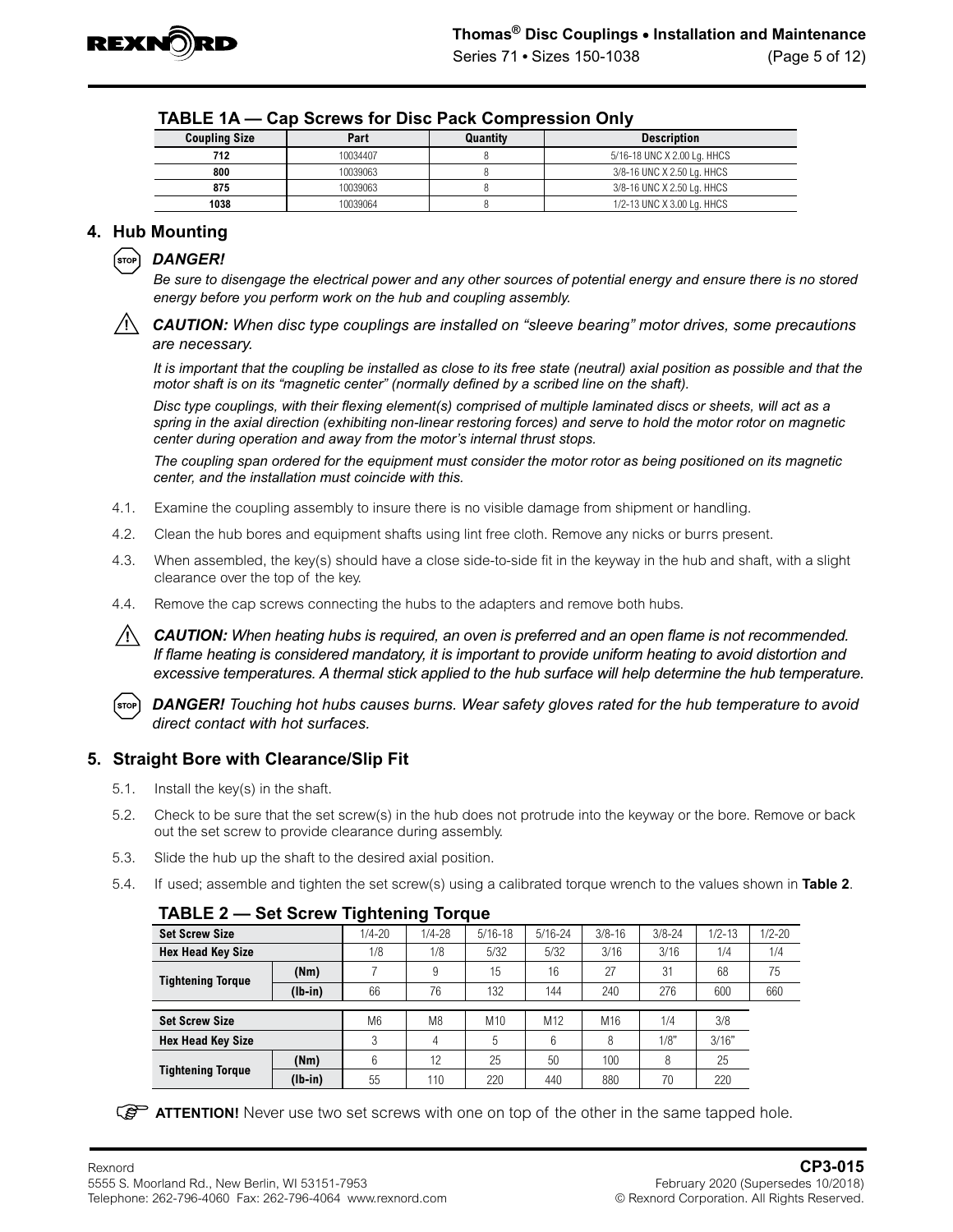

#### **6. Straight Bore with Interference Fit**

- 6.1. Accurately measure the bore and shaft diameters to assure proper fit.
- 6.2. Install the key(s) in the shaft.
- 6.3. Heat the hub in an oven until the bore is sufficiently larger than the shaft.
- 6.4. 275°F (135°C) is usually sufficient for carbon steel hubs. Do not exceed 400°F (205°C).
- 6.5. Higher temperatures may be required for higher interference fit levels where alloy steel hubs may be encountered. A general rule to consider is that for every 160°F increase in temperature, steel will expand 0.001 inch for every inch of shaft diameter (or .029mm/ 100°C ). When calculating temperatures, also consider additional expansion to provide additional clearance and allow for a loss of heat and subsequent shrinkage during the handling process.
- 6.6. With the hub expanded, install it quickly on the shaft to the desired axial position. A pre-set axial stop device can be helpful.
- 6.7. When possible the hub should be mounted flush to the end of the shaft at final position. It is recommended to maintain minimum of 1:1 ration of hub length engagement to shaft diameter, contact Rexnord if this must be reduced as additional interference may be required.

# **7. Taper Bore**

- 7.1. Check for acceptable contact pattern between the hub and the shaft.
- 7.2. Put the hub on the shaft, keeping the keyways (if existing) aligned.
- 7.3. Lightly tap the face of the hub with a soft mallet. The resultant position will provide a starting point for the hub axial draw up.
- 7.4. Use a depth micrometer to measure the distance from the shaft end to the hub face, as shown in **Figure 4**. Record the dimension.
- 7.5. Mount a dial indicator to read axial hub advancement, as shown in **Figure 5**. Alternatively, the indicator can be positioned to contact the end of the hub. Set the indicator to "zero".
- 7.6. Remove the hub and install the key(s) in the shaft.
- 7.7. Heat the hub in an oven until the bore is sufficiently larger than the shaft.
- 7.8. 275°F (135°C) is usually sufficient for carbon steel hubs. Do not exceed 400°F (205°C).
- 7.9. Higher temperatures may be required for higher interference fit levels where alloy steel hubs may be encountered. A general rule to consider is that for every 160°F increase in temperature, steel will expand 0.001 inch for every inch of shaft diameter (or 0.029 mm/100°C). When calculating temperatures, also consider additional expansion to provide clearance and allow for a loss of heat and subsequent shrinkage during the handling process.
- 7.10. With the hub expanded, install it quickly on the shaft to the "zero" set point. Continue to advance the hub up the taper to the desired axial position, as defined by Rexnord's customer. Use the indicator as a guide only. A pre-set axial stop device can be helpful.
- 7.11. Inspect the assembly to verify that the hub is properly positioned. Consult Rexnord if necessary.
- 7.12. Install any hub axial retention device (if any) in accordance with the equipment manufacturer's specifications.





#### **Figure 5 — Dial indicator placement for axial draw measurement example.**

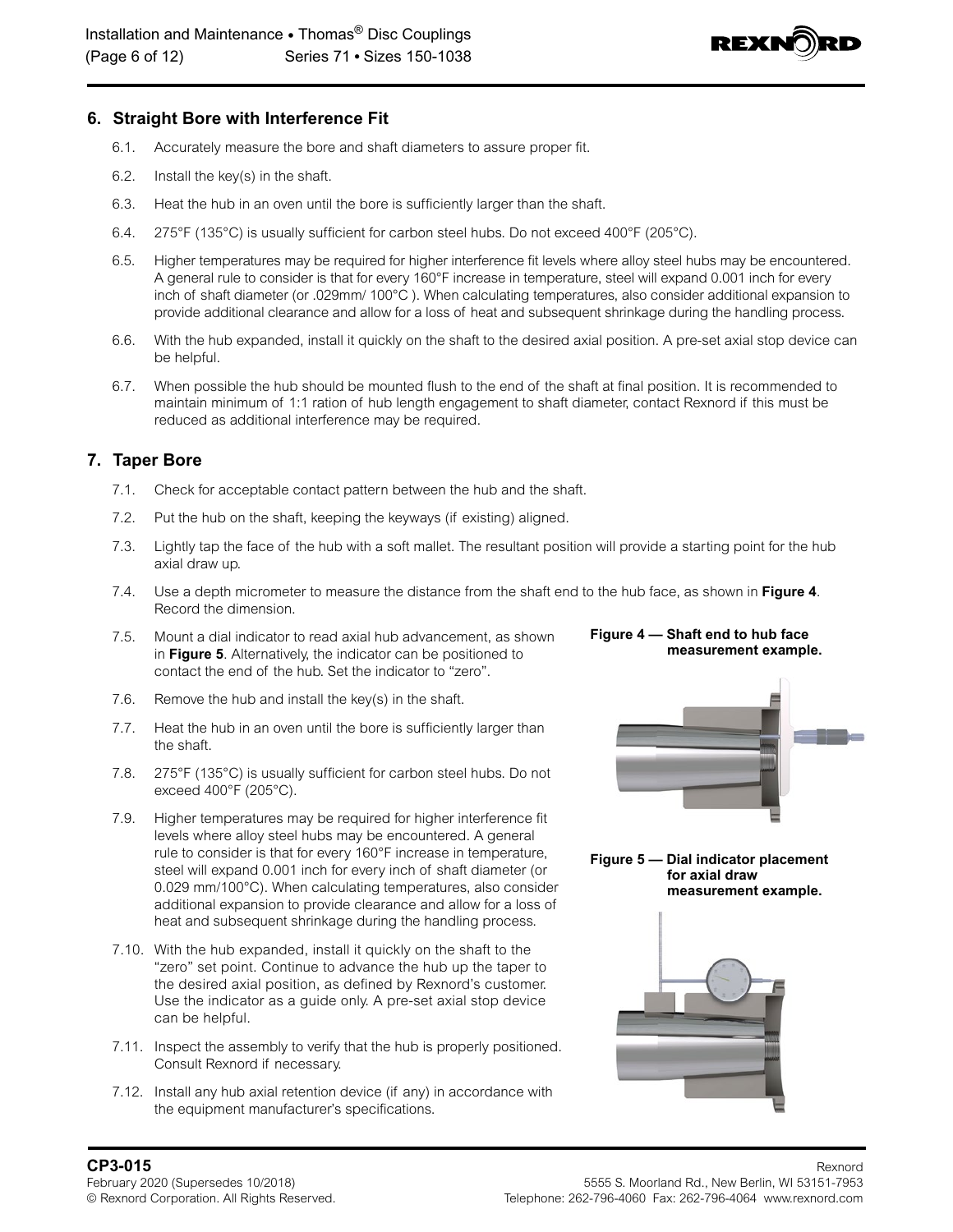

<span id="page-6-0"></span>

|                                      |               |       |               |                    |                                                                                                            |              | Recommended Installation Limits **** |              |                                                       |      |                                                                |      |
|--------------------------------------|---------------|-------|---------------|--------------------|------------------------------------------------------------------------------------------------------------|--------------|--------------------------------------|--------------|-------------------------------------------------------|------|----------------------------------------------------------------|------|
| Series 71<br>Coupling<br><b>Size</b> | "A" Dimension |       | "C" Dimension |                    | <b>Maximum Coupling Parallel Misalignment</b><br><b>Parallel Alignment Total</b><br><b>Parallel Offset</b> |              |                                      |              | Angular<br><b>Misalignment</b><br><b>Between Hubs</b> |      | <b>Axial Hub Gap</b><br><b>Tolerance from</b><br>"C" Dimension |      |
|                                      |               |       |               |                    | Indictor Reading (TIR) *                                                                                   |              | "P" **                               |              | <b>Maximum</b>                                        |      | $+/-$                                                          |      |
|                                      | inch          | mm    | inch          | mm                 | inch                                                                                                       | mm           | inch                                 | mm           | inch                                                  | mm   | inch                                                           | mm   |
|                                      |               |       | 3.50          | 88.9               | 0.0042                                                                                                     | 0.11         | 0.0021                               | 0.05         |                                                       |      |                                                                |      |
| 150                                  | 3.95          | 100.3 | 4.38          | 111.3              | 0.0053                                                                                                     | 0.13         | 0.0026                               | 0.07         | 0.007                                                 |      | 0.18<br>0.025                                                  | 0.64 |
|                                      |               |       | 5.00          | 127.0              | 0.0060                                                                                                     | 0.15         | 0.0030                               | 0.08         |                                                       |      |                                                                |      |
|                                      |               |       | 5.51          | 140.0              | 0.0066                                                                                                     | 0.17         | 0.0033                               | 0.08         |                                                       |      |                                                                |      |
|                                      |               |       | 3.50          | 88.9               | 0.0042                                                                                                     | 0.11         | 0.0021                               | 0.05         |                                                       |      |                                                                |      |
| 175                                  | 4.16          | 105.7 | 4.38          | 111.3              | 0.0053                                                                                                     | 0.13         | 0.0026                               | 0.07         | 0.008                                                 | 0.20 | 0.035                                                          | 0.89 |
|                                      |               |       | 5.00          | 127.0              | 0.0060                                                                                                     | 0.15         | 0.0030                               | 0.08         |                                                       |      |                                                                |      |
|                                      |               |       | 5.51          | 140.0              | 0.0066                                                                                                     | 0.17         | 0.0033                               | 0.08         |                                                       |      |                                                                |      |
|                                      |               |       | 3.50          | 88.9               | 0.0042                                                                                                     | 0.11         | 0.0021                               | 0.05         |                                                       |      |                                                                |      |
|                                      |               |       | 5.00          | 127.0              | 0.0060                                                                                                     | 0.15         | 0.0030                               | 0.08         |                                                       |      |                                                                |      |
|                                      |               |       | 5.50          | 139.7              | 0.0066                                                                                                     | 0.17         | 0.0033                               | 0.08         |                                                       | 0.25 |                                                                |      |
| 225                                  | 4.94          | 125.5 | 5.51          | 140.0              | 0.0066                                                                                                     | 0.17         | 0.0033                               | 0.08         | 0.01                                                  |      | 0.038                                                          | 0.95 |
|                                      |               |       | 7.00          | 177.8              | 0.0084                                                                                                     | 0.21         | 0.0042                               | 0.11         |                                                       |      |                                                                |      |
|                                      |               |       | 7.09          | 180.0              | 0.0085                                                                                                     | 0.22         | 0.0043                               | 0.11         |                                                       |      |                                                                |      |
|                                      |               |       | 9.84          | 250.0              | 0.0118                                                                                                     | 0.30         | 0.0059                               | 0.15         |                                                       |      |                                                                |      |
|                                      |               |       | 5.00          | 127.0              | 0.0060<br>0.0066                                                                                           | 0.15         | 0.0030                               | 0.08         |                                                       |      |                                                                |      |
| 300                                  |               |       | 5.50<br>7.00  | 139.7<br>177.8     | 0.0084                                                                                                     | 0.17<br>0.21 | 0.0033<br>0.0042                     | 0.08<br>0.11 |                                                       | 0.30 |                                                                | 1.08 |
|                                      | 5.97          | 151.6 |               |                    |                                                                                                            |              |                                      |              | 0.012                                                 |      | 0.043                                                          |      |
|                                      |               |       | 7.09          | 180.0              | 0.0085                                                                                                     | 0.22         | 0.0043                               | 0.11         |                                                       |      |                                                                |      |
|                                      |               |       | 9.84<br>5.00  | 250.0<br>127.0     | 0.0118<br>0.0060                                                                                           | 0.30<br>0.15 | 0.0059<br>0.0030                     | 0.15<br>0.08 |                                                       |      |                                                                |      |
|                                      |               |       | 5.50          | 139.7              | 0.0066                                                                                                     | 0.17         | 0.0033                               | 0.08         |                                                       |      |                                                                |      |
| 350                                  | 6.75          | 171.5 | 7.00          | 177.8              | 0.0084                                                                                                     | 0.21         | 0.0042                               | 0.11         | 0.014                                                 | 0.36 | 0.045                                                          | 1.14 |
|                                      |               |       | 7.09          | 180.0              | 0.0085                                                                                                     | 0.22         | 0.0043                               | 0.11         |                                                       |      |                                                                |      |
|                                      |               |       | 9.84          | 250.0              | 0.0118                                                                                                     | 0.30         | 0.0059                               | 0.15         |                                                       |      |                                                                |      |
|                                      |               |       | 5.00          | 127.0              | 0.0060                                                                                                     | 0.15         | 0.0030                               | 0.08         |                                                       |      |                                                                |      |
|                                      |               |       | 5.50          | 139.7              | 0.0066                                                                                                     | 0.17         | 0.0033                               | 0.08         |                                                       |      |                                                                |      |
| 375                                  | 7.62          | 193.5 | 7.00          | 177.8              | 0.0084                                                                                                     | 0.21         | 0.0042                               | 0.11         | 0.015                                                 | 0.38 | 0.048                                                          | 1.21 |
|                                      |               |       | 7.09          | 180.0              | 0.0085                                                                                                     | 0.22         | 0.0043                               | 0.11         |                                                       |      |                                                                |      |
|                                      |               |       | 9.84          | 250.0              | 0.0118                                                                                                     | 0.30         | 0.0059                               | 0.15         |                                                       |      |                                                                |      |
|                                      |               |       | 7.00          | 177.8              | 0.0084                                                                                                     | 0.21         | 0.0042                               | 0.11         |                                                       |      |                                                                |      |
| 412                                  | 8.00          | 203.2 | 9.84          | 250.0              | 0.0118                                                                                                     | 0.30         | 0.0059                               | 0.15         | 0.016                                                 | 0.41 | 0.055                                                          | 1.40 |
|                                      |               |       | 7.00          | 177.8              | 0.0084                                                                                                     | 0.21         | 0.0042                               | 0.11         |                                                       |      |                                                                |      |
|                                      |               |       | 7.50          | 190.5              | 0.0090                                                                                                     | 0.23         | 0.0045                               | 0.11         |                                                       |      |                                                                |      |
| 462                                  | 9.00          | 228.6 | 8.00          | 203.2              | 0.0096                                                                                                     | 0.24         | 0.0048                               | 0.12         | 0.018                                                 | 0.46 | 0.060                                                          | 1.52 |
|                                      |               |       | 9.84          | 250.0              | 0.0118                                                                                                     | 0.30         | 0.0059                               | 0.15         |                                                       |      |                                                                |      |
|                                      |               |       | 7.00          | 177.8              | 0.0084                                                                                                     | 0.21         | 0.0042                               | 0.11         |                                                       |      |                                                                |      |
| 512                                  | 10.03         | 254.8 | 8.00          | 203.2              | 0.0096                                                                                                     | 0.24         | 0.0048                               | 0.12         | 0.02                                                  | 0.51 | 0.065                                                          | 1.65 |
|                                      |               |       | 9.84          | 250.0              | 0.0118                                                                                                     | 0.30         | 0.0059                               | 0.15         |                                                       |      |                                                                |      |
| 562                                  | 10.97         | 278.6 | 8.00          | 203.2              | 0.0096                                                                                                     | 0.24         | 0.0048                               | 0.12         | 0.022                                                 | 0.56 | 0.073                                                          | 1.84 |
| 600                                  | 11.72         | 297.7 | 8.00          | $\overline{203.2}$ | 0.0096                                                                                                     | 0.24         | 0.0048                               | 0.12         | 0.024                                                 | 0.61 | 0.080                                                          | 2.03 |
| 712                                  | 13.88         | 352.6 | 9.38          | 238.3              | 0.0113                                                                                                     | 0.29         | 0.0056                               | 0.14         | 0.028                                                 | 0.71 | 0.041                                                          | 1.04 |
| 800                                  | 15.56         | 395.2 | 10.88         | 276.4              | 0.0131                                                                                                     | 0.33         | 0.0065                               | 0.17         | 0.031                                                 | 0.79 | 0.046                                                          | 1.17 |
| 875                                  | 17.12         | 434.8 | 12.00         | 304.8              | 0.0144                                                                                                     | 0.37         | 0.0072                               | 0.18         | 0.034                                                 | 0.86 | 0.051                                                          | 1.30 |
| 1038                                 | 19.75         | 501.7 | 14.00         | 355.6              | 0.0168                                                                                                     | 0.43         | 0.0084                               | 0.21         | 0.039                                                 | 0.99 | 0.058                                                          | 1.46 |

\* Parallel misalignment measured by rotating the hubs with a dial indicator on the outside hub diameter will result in a maximum Total-Indicated-Reading of 0.0012 inch per inch of "C" dimension (or 0.0012 mm per mm of "C" dimension). For non-standard "C" dimensions, multiply "C" x 0.0012 to calculate the TIR.

\*\* Parallel offset "P" is equivalent to one-half of the TIR measurement using dial indicators.

\*\*\* Subtract Measurement Y from Measurement X to obtain Angular Misalignment dimension.

\*\*\*\* During installation and/or operation, do not exceed the maximum misalignment capacity of 1/2°per disc pack for sizes 150 to 600 and 1/3° for sizes 712 to 1038.

Refer to Rexnord Bulletin [538-214](https://www.rexnord.com/contentitems/techlibrary/documents/538-214_manual) "Coupling Alignment Fundamentals" for more details regarding alignment methods and procedures.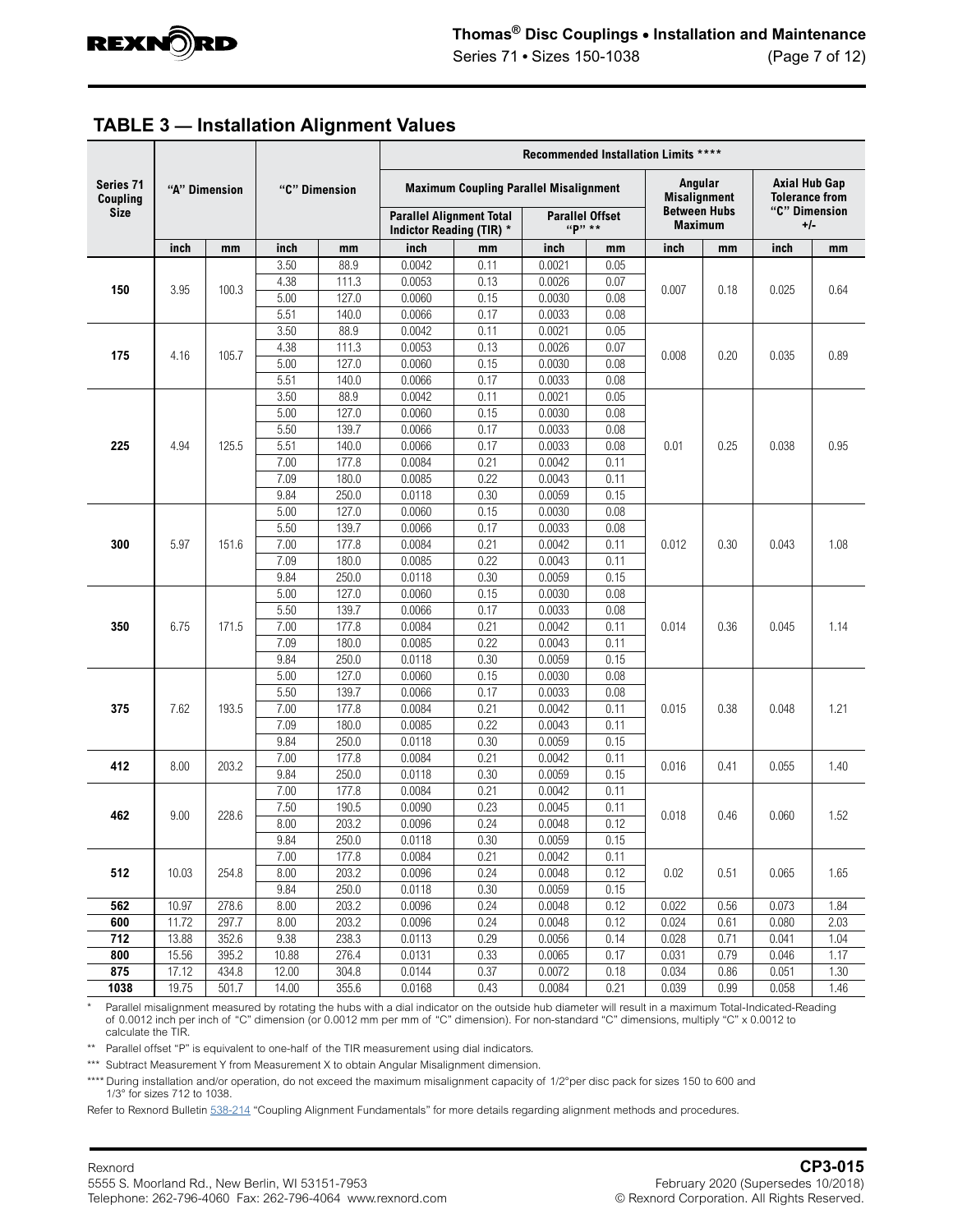

## **8. Shaft Alignment**

- **ATTENTION!** Soft Foot The equipment must rest flat on its base. If one or more feet of the machine are shorter, longer, or angled in some way to prevent uniform contact (a condition commonly known as "soft foot") it must now be corrected.
- **ATTENTION!** To improve the life of the coupling, the shafts must be aligned to minimize distortion of the flexing elements. Shaft alignment is required in the axial, parallel, and angular directions, with each of these values not to exceed the recommended ratings for the coupling and the alignment values shown in **[Table 3](#page-6-0)**. Shaft alignment can be measured using various established methods, including Laser Alignment, Reverse Dial Indicator, and Rim and Face. Refer to Rexnord bulletin [538-214](https://www.rexnord.com/contentitems/techlibrary/documents/538-214_manual) "Coupling Alignment Fundamentals" for additional instructions regarding shaft alignment.
- 8.1. Move the connected equipment to achieve acceptable alignment. When well aligned, the disc packs will be centered and approximately parallel to their mating flange faces and the flexing elements will have little visible waviness when viewed from the side.
- **ATTENTION!** As a guide, the maximum and minimum values for dimension "N" shown in **[Figure 11](#page-9-1)** are given in **[Table 5](#page-10-0)**. These dimensions are suggested for initial installation. Additional capacity is available to compensate for thermal and structural equipment movement. Maximum axial capacity values for these couplings are also given in **[Table 3](#page-6-0)**.
- 8.2. **[Table 3](#page-6-0)** shows installation limits for Angular and Parallel alignment and axial alignment.
- 8.3. The "Angular Alignment Total Indicator Reading" value is the maximum difference between the measurements (X-Y) taken at opposite ends of the hub flange, as shown in **Figure 8**.
- 8.4. The "Parallel Alignment" value (P) is the offset between the centers of the hubs, as shown in **Figure 6**.
- 8.5. When parallel offset is measured by rotating the hubs in unison with a dial indicator on the outside diameter, as shown in **Figure 7** the total indicated reading (TIR) should be divided by (2) to calculate P.
- 8.6. It should be noted that parallel offset measured on the hub surfaces includes misalignment of the equipment shafting plus any variation (TIR) in the hubs. This may be helpful to consider during problem solving for alignment difficulties.
- 8.7. These dimensions are suggested for initial installation. Additional capacity is available to compensate for thermal and structural equipment movement.



**Figure 8 — Angular Misalignment**

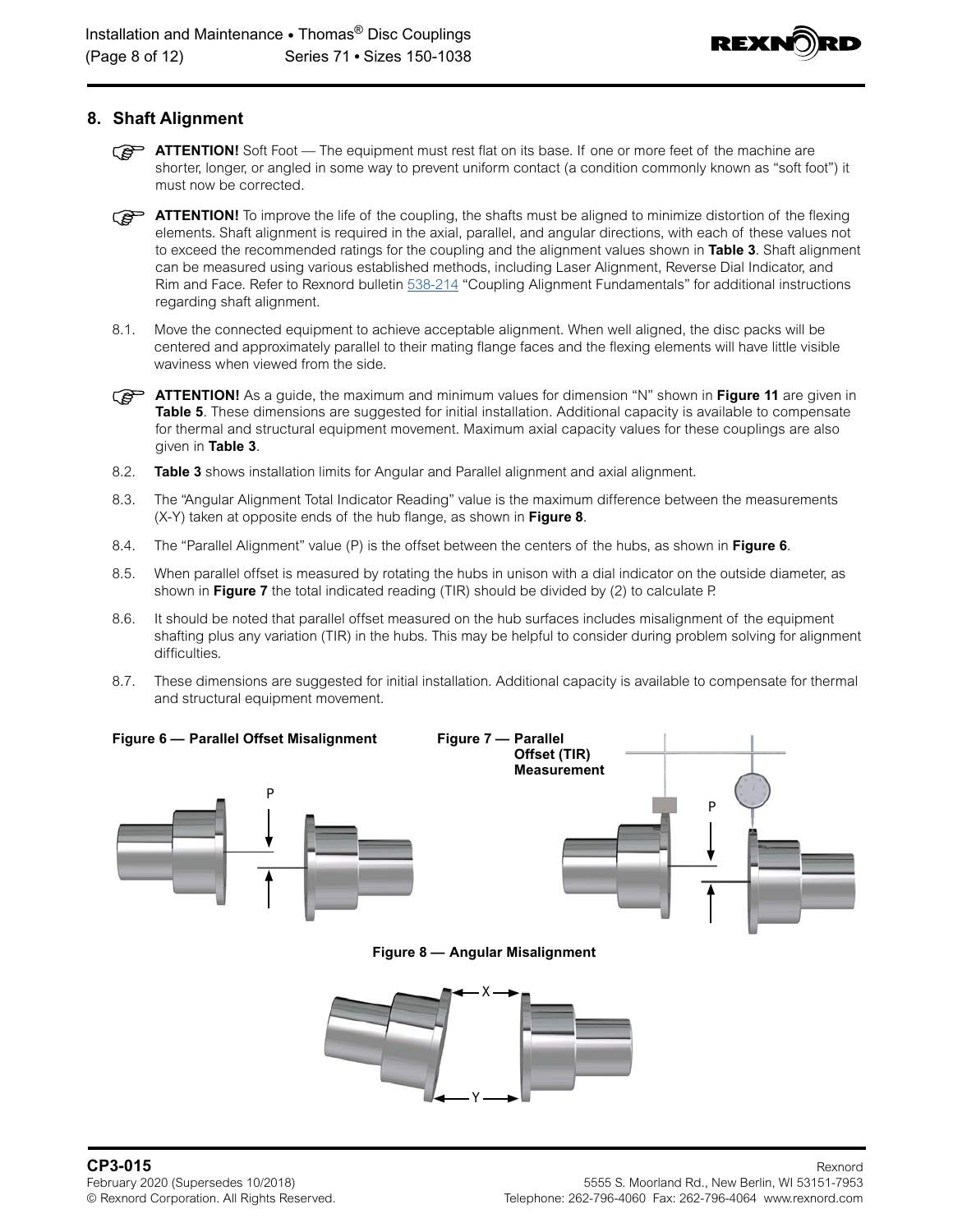

## **9. Final Assembly**

- **ATTENTION:** Series 71 couplings are delivered from the factory with a fully assembled center member subassembly with locknuts tightened at the factory to the torque specified in **[Table 6](#page-11-0)**. The center member subassembly is ready for field installation, and we recommend that you do not disassemble it (unless you are replacing the disc packs).
- 9.1. Verify that the hubs have been mounted to provide the correct "C" dimension shown in **Figure 9** and defined in **[Table 1](#page-3-1)**.

**ATTENTION!** The "C" dimension is the distance measured between the faces of the two hub flanges. Note that the "C" dimension does not include the narrow extended length of material that provides the pilot on the outside diameter of the hub.

- 9.2. The free length of the center member subassembly (including the two end adapter pilot protrusions) will be greater than the dimension "C". Due to the hub-to-adapter piloting feature, the center member subassembly must be compressed to allow it to be slipped between the two end hubs.
- 9.3. On sizes 150 through 600, use the cap screws (provided in the coupling hubs) to compress the center member subassembly by inserting them through the holes in the flanges of the center spool and threading them into the adapter tapped holes as shown in **Figure 10**. On sizes 712 through 1038, cap screws (as defined in **[Table 1A](#page-4-0)**) are provided to compress the center member subassembly, but they are NOT used to fasten the center member subassembly to the end hubs.
- *CAUTION! Tighten the cap screws equally to compress both ends only enough to allow the center member subassembly to fit between the mounted hubs. (Do not tighten more than necessary to provide clearance for assembly or damage to the disc packs may occur.*

<span id="page-8-0"></span>



- 9.4. Make sure that the adapter and the hub flange face and pilots are free from foreign material, nicks and burrs to allow for proper pilot seating.
- 9.5. Place the compressed center member between the coupling hubs, lining up the tapped holes in the adapter with the cap screw clearance holes in the hub. If the coupling was assembly balanced, also align any match marks.
- 9.6. Remove the center member compression cap screws, allowing the hub pilots to make contact with the outside diameter of the adapter.

**ATTENTION! All bolts and cap screw threads must be lubricated prior to assembly. A clean motor oil is recommended. Do not use lubricants containing molybdenum disulfide or greases, alternate lubrication compounds will effect the required tightening torque and damage to the bolting hardware can occur with the prescribed torque value.**

9.7. Lubricate the cap screw threads and insert the cap screws through the hub flange clearance holes and into the mating threaded holes in the adapter.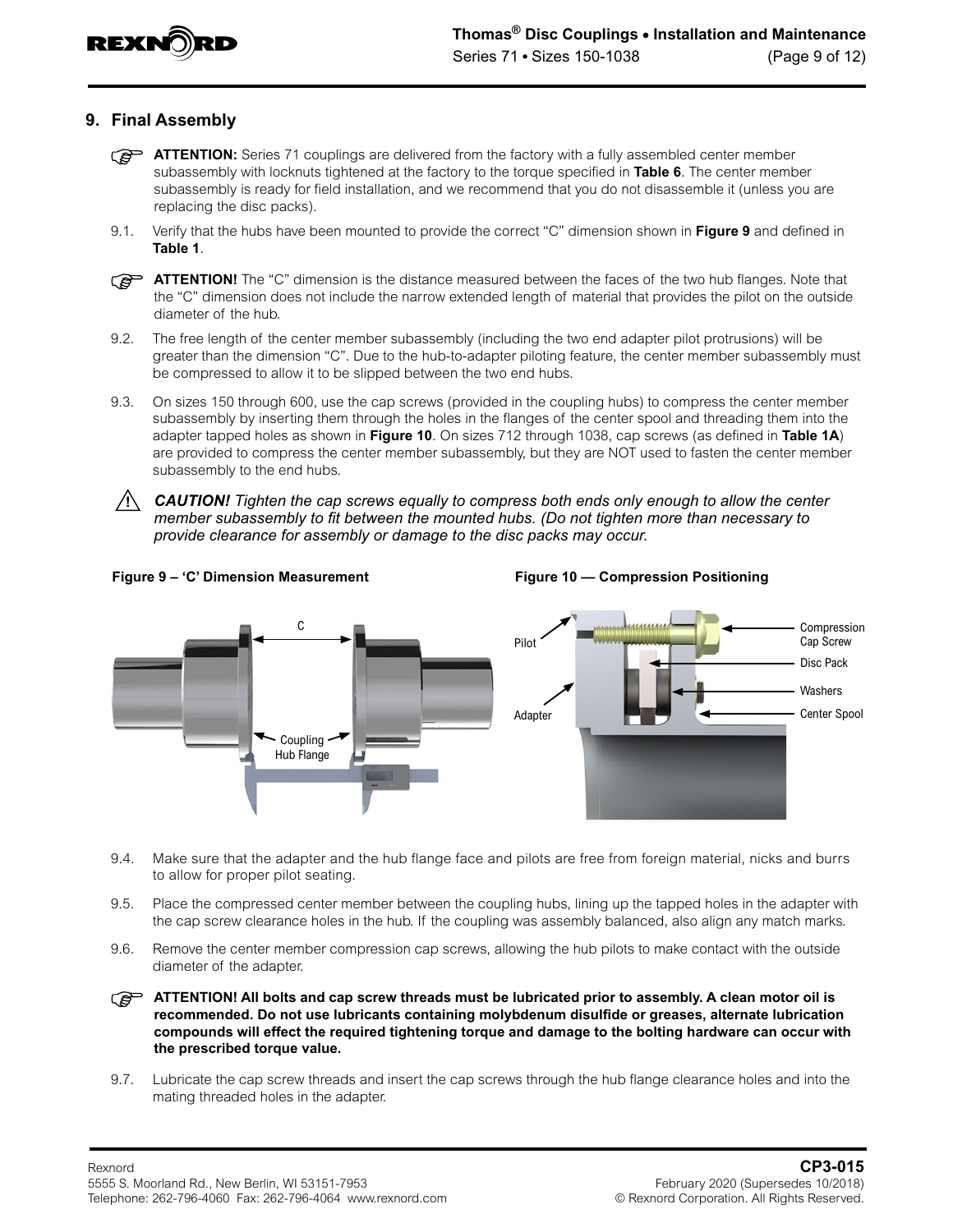

- 9.8. Tighten each cap screw to the torque as listed in **Table 4**.
- 9.9. As an assembly and alignment check, measure the distance "N" between the flanges of the adapter and the center spool at each end, as shown in **Figure 11**. Dimension "N" should be measured at four (4) positions equally spaced around the circumference of the disc pack gap (at top, bottom, and side positions) at each end of the coupling.
	- Calculate the " $N_{average}$ " value at each end by adding the measurements and dividing by 4.
	- $N_{average} = (N1 + N2 + N3 + N4) /4$
	- $N_{\text{average}}$  should be between the minimum and maximum values shown in **[Table 5](#page-10-0)**.
	- If the  $N_{\text{average}}$  value is outside of these specifications, use a more precise measurement method to verify an acceptable gap, by first measuring the thickness of the disc pack "S" as shown in **Figure 11**. The discs should be tightly compressed during the measurement. Calculate "G" by subtracting "S" from  $N_{\text{average}}$

$$
- G = N_{\text{average}} - S
$$

– G should be between the minimum and maximum values shown in **[Table 5](#page-10-0)** for allowable G values.

- Calculate the Angular Misalignment at each end by subtracting the smallest (minimum) N value from the largest (maximum) N value. The Angular Misalignment should be less than the maximum value shown in **[Table 5](#page-10-0)**.
	- Angular Misalignment =  $(N_{maximum} N_{minimum})$
- 9.10. If the "N average", and "G" values are outside of these specifications, or the angular misalignment exceeds the maximum capacity, it is suggested that the alignment is rechecked and improved. Dimensional measurements should also be made to verify the set up is accurate.
- 9.11. For further help with the installation or alignment consult Rexnord.

| Series 71   |       | "A" Dimension | <b>Cap Screw</b>   |           |               |                    |  |  |  |  |
|-------------|-------|---------------|--------------------|-----------|---------------|--------------------|--|--|--|--|
| Coupling    |       |               | <b>Thread Size</b> |           | <b>Torque</b> | <b>Wrench Size</b> |  |  |  |  |
| <b>Size</b> | inch  | mm            | inch               | $Ft$ -Lb* | <b>Nm</b>     | Inch               |  |  |  |  |
| 150         | 3.95  | 100.3         | 1/4-20 UNC         | $(108)^*$ | 12            | 3/8                |  |  |  |  |
| 175         | 4.16  | 105.7         | 1/4-20 UNC         | $(108)^*$ | 12            | 3/8                |  |  |  |  |
| 225         | 4.94  | 125.5         | 1/4-20 UNC         | $(108)^*$ | 12            | 3/8                |  |  |  |  |
| 300         | 5.97  | 151.6         | 1/4-20 UNC         | $(108)^*$ | 12            | 3/8                |  |  |  |  |
| 350         | 6.75  | 171.5         | 5/16-18 UNC        | 18        | 24            | 1/2                |  |  |  |  |
| 375         | 7.62  | 193.5         | 5/16-18 UNC        | 18        | 24            | 1/2                |  |  |  |  |
| 412         | 8.00  | 203.2         | 5/16-18 UNC        | 18        | 24            | 1/2                |  |  |  |  |
| 462         | 9.00  | 228.6         | 3/8-16 UNC         | 33        | 45            | 9/16               |  |  |  |  |
| 512         | 10.03 | 254.8         | 7/16-14 UNC        | 52        | 71            | 5/8                |  |  |  |  |
| 562         | 10.97 | 278.6         | 1/2-13 UNC         | 80        | 108           | 3/4                |  |  |  |  |
| 600         | 11.72 | 297.7         | 1/2-13 UNC         | 80        | 108           | 3/4                |  |  |  |  |
| 712         | 13.88 | 352.6         | 5/8-18 UNF         | 95        | 129           | 15/16              |  |  |  |  |
| 800         | 15.56 | 395.2         | 3/4-16 UNF         | 165       | 224           | $1 - 1/8$          |  |  |  |  |
| 875         | 17.12 | 434.8         | 7/8-14-UNF         | 270       | 366           | $1 - 5/16$         |  |  |  |  |
| 1038        | 19.75 | 501.7         | 7/8-14-UNF         | 270       | 366           | $1 - 5/16$         |  |  |  |  |

# <span id="page-9-0"></span>**TABLE 4 — Cap Screw Tightening Torque**

\* Torque values shown in parenthesis are defined in (In-lb). Otherwise use Ft-lb.

1. These torque values are for cap screws with oil lubricated threads.

2. Air driven wrenches for fastener assembly are not permitted (heat build up may lead to thread damage during the assembly).

<span id="page-9-1"></span>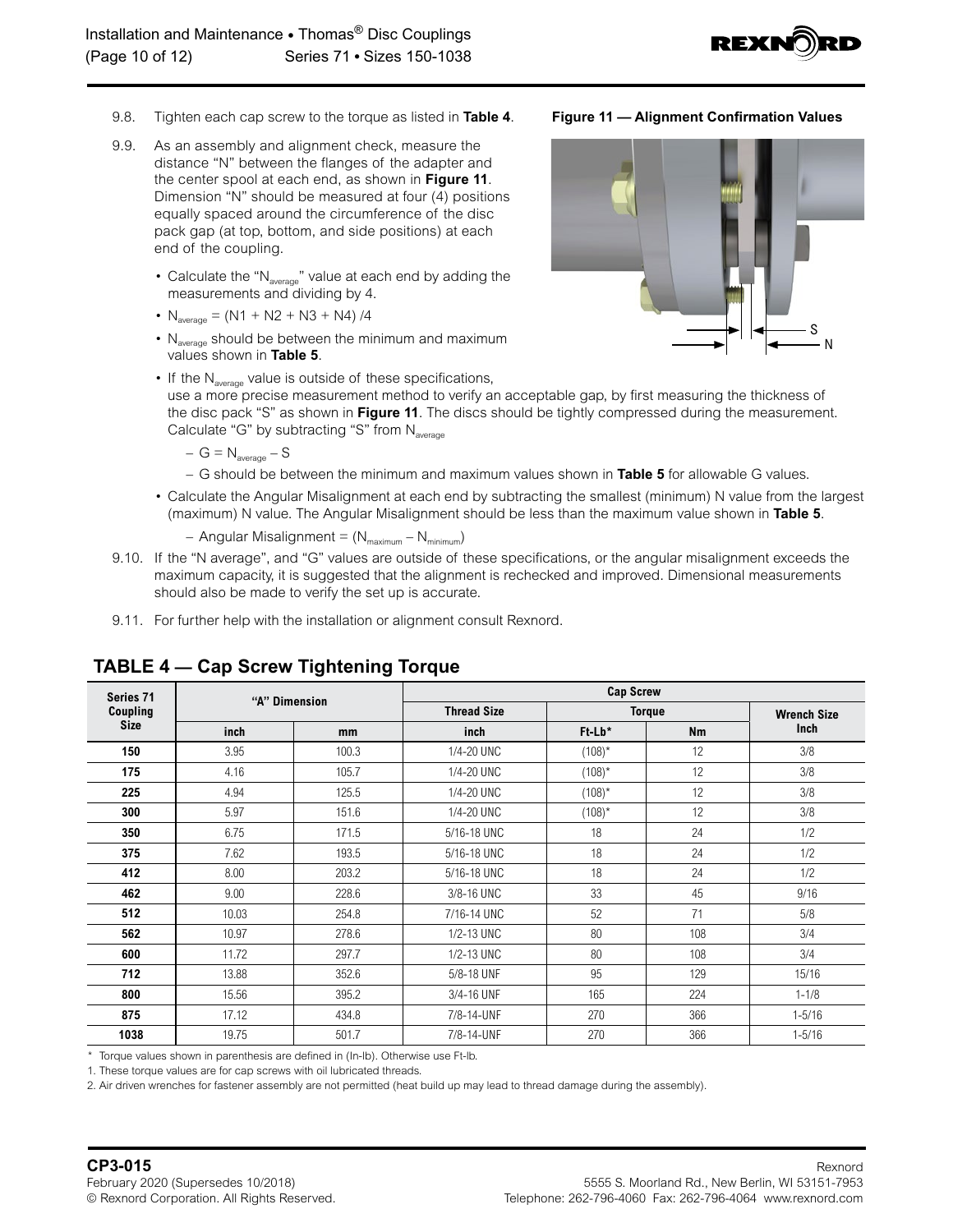

|                       |               |       |                                                    |       |                         |       |                                                                          | <b>Maximum Allowable Coupling</b>                 | <b>Precision Alignment Check</b> |            |       |       |
|-----------------------|---------------|-------|----------------------------------------------------|-------|-------------------------|-------|--------------------------------------------------------------------------|---------------------------------------------------|----------------------------------|------------|-------|-------|
| Series 71<br>Coupling | "A" Dimension |       | Dimension "N"<br>Allowable Range for "N average" * |       |                         |       | <b>Angular Misalignment</b><br>at Each End<br>(N maximum)-(N minimum) ** | <b>Allowable Range for</b><br>G=(N average)-S *** |                                  |            |       |       |
| <b>Size</b>           |               |       | Min<br><b>Min</b><br><b>Max</b><br><b>Max</b>      |       | <b>Maximum Capacity</b> |       | Min                                                                      | <b>Max</b>                                        | <b>Min</b>                       | <b>Max</b> |       |       |
|                       | inch<br>mm    |       | inch                                               | inch  | mm                      | mm    | inch                                                                     | mm                                                | inch                             | inch       | mm    | mm    |
| 150                   | 3.95          | 100.3 | 0.466                                              | 0.491 | 11.84                   | 12.47 | 0.034                                                                    | 0.88                                              | 0.362                            | 0.387      | 9.19  | 9.83  |
| 175                   | 4.16          | 105.7 | 0.476                                              | 0.511 | 12.09                   | 12.98 | 0.036                                                                    | 0.92                                              | 0.357                            | 0.392      | 9.07  | 9.96  |
| 225                   | 4.94          | 125.5 | 0.460                                              | 0.497 | 11.68                   | 12.62 | 0.043                                                                    | 1.10                                              | 0.355                            | 0.393      | 9.02  | 9.98  |
| 300                   | 5.97          | 151.6 | 0.575                                              | 0.618 | 14.61                   | 15.70 | 0.052                                                                    | 1.32                                              | 0.416                            | 0.459      | 10.57 | 11.66 |
| 350                   | 6.75          | 171.5 | 0.648                                              | 0.693 | 16.46                   | 17.60 | 0.059                                                                    | 1.50                                              | 0.415                            | 0.460      | 10.54 | 11.68 |
| 375                   | 7.62          | 193.5 | 0.664                                              | 0.712 | 16.87                   | 18.08 | 0.066                                                                    | 1.69                                              | 0.414                            | 0.461      | 10.52 | 11.71 |
| 412                   | 8.00          | 203.2 | 0.821                                              | 0.876 | 20.85                   | 22.25 | 0.070                                                                    | 1.77                                              | 0.535                            | 0.590      | 13.59 | 14.99 |
| 462                   | 9.00          | 228.6 | 0.891                                              | 0.951 | 22.63                   | 24.16 | 0.079                                                                    | 1.99                                              | 0.533                            | 0.593      | 13.54 | 15.06 |
| 512                   | 10.03         | 254.8 | 0.897                                              | 0.962 | 22.78                   | 24.43 | 0.088                                                                    | 2.22                                              | 0.468                            | 0.533      | 11.89 | 13.54 |
| 562                   | 10.97         | 278.6 | 0.983                                              | 1.055 | 24.97                   | 26.80 | 0.096                                                                    | 2.43                                              | 0.464                            | 0.536      | 11.79 | 13.61 |
| 600                   | 11.72         | 297.7 | 1.173                                              | 1.253 | 29.79                   | 31.83 | 0.102                                                                    | 2.60                                              | 0.582                            | 0.662      | 14.78 | 16.81 |
| 712                   | 13.88         | 352.6 | 0.753                                              | 0.794 | 19.13                   | 20.17 | 0.081                                                                    | 2.05                                              | 0.292                            | 0.333      | 7.42  | 8.46  |
| 800                   | 15.56         | 395.2 | 0.890                                              | 0.936 | 22.61                   | 23.77 | 0.091                                                                    | 2.30                                              | 0.353                            | 0.399      | 8.97  | 10.13 |
| 875                   | 17.12         | 434.8 | 0.959                                              | 1.010 | 24.36                   | 25.65 | 0.100                                                                    | 2.53                                              | 0.351                            | 0.402      | 8.92  | 10.21 |
| 1038                  | 19.75         | 501.7 | 1.171                                              | 1.228 | 29.74                   | 31.19 | 0.115                                                                    | 2.92                                              | 0.471                            | 0.529      | 11.96 | 13.44 |

# <span id="page-10-0"></span>**TABLE 5 — Alignment Check Values**

\* "N average" is the average of four dimensions measuring the gap at four positions equally spaced around the circumference of the disc pack (at the top, bottom, and side positions, or otherwise stated as  $0^\circ$ ,  $90^\circ$ ,  $180^\circ$ , and  $270^\circ$ ).

\*\* At each end, subtract the minimum N measurement from the maximum N measurement. The calculated value allows the maximum angular misalignment capacity at each end,  $1/2^\circ$  for sizes 150 to 600 and  $1/3^\circ$  for sizes 712 to 1038.

\*\*\* G = (N average) - S, where S = measured thickness of stack of disc pack laminates (when tightly compressed).

### **10.Disc Pack Replacement**

- 10.1. If it becomes necessary to replace the disc packs, it can be done as follows.
- **ATTENTION!** The Series 71 center member subassemblies have their locknuts factory tightened. On center member subassemblies where the spacer length is short and wrench access is limited, special wrenches are used to tighten the locknuts. Consult Rexnord for assistance in obtaining these special wrenches.
- 10.2. Remove the center member subassembly by removing all cap screws, compressing the center member subassembly (using the cap screws as defined in the final assembly procedure) and dropping it out from between the hubs. There are jacking screw tapped holes in each end hub to disengage the pilots between the hubs and adapters.
- 10.3. Remove all locknuts, bolts, washers, and disc packs. Special wrenches may be required.
- 10.4. Clean the two adapters and the center spool, removing any nicks and burrs. See **[Figure 9](#page-8-0)**.
- 10.5. Install the new disc packs to the adapters first.
- **ATTENTION!** Match marks (if applied at assembly balance) must be in-line to maintain balance integrity.
- 10.6. Insert the bolts through the adapter bolt holes and disc pack assembly.
- 10.7. Make sure to keep the disc packs flat and parallel to the mating flange while installing the bolts through the adapter, washer, disc pack and washer.
- 10.8. Make sure all of the parts engage the body diameter of the bolt at assembly.
- 10.9. The last bolt installed may be tight and require light tapping, with a small soft faced mallet, on the head of the bolt to engage the bolt through the disc pack assembly at the center member.